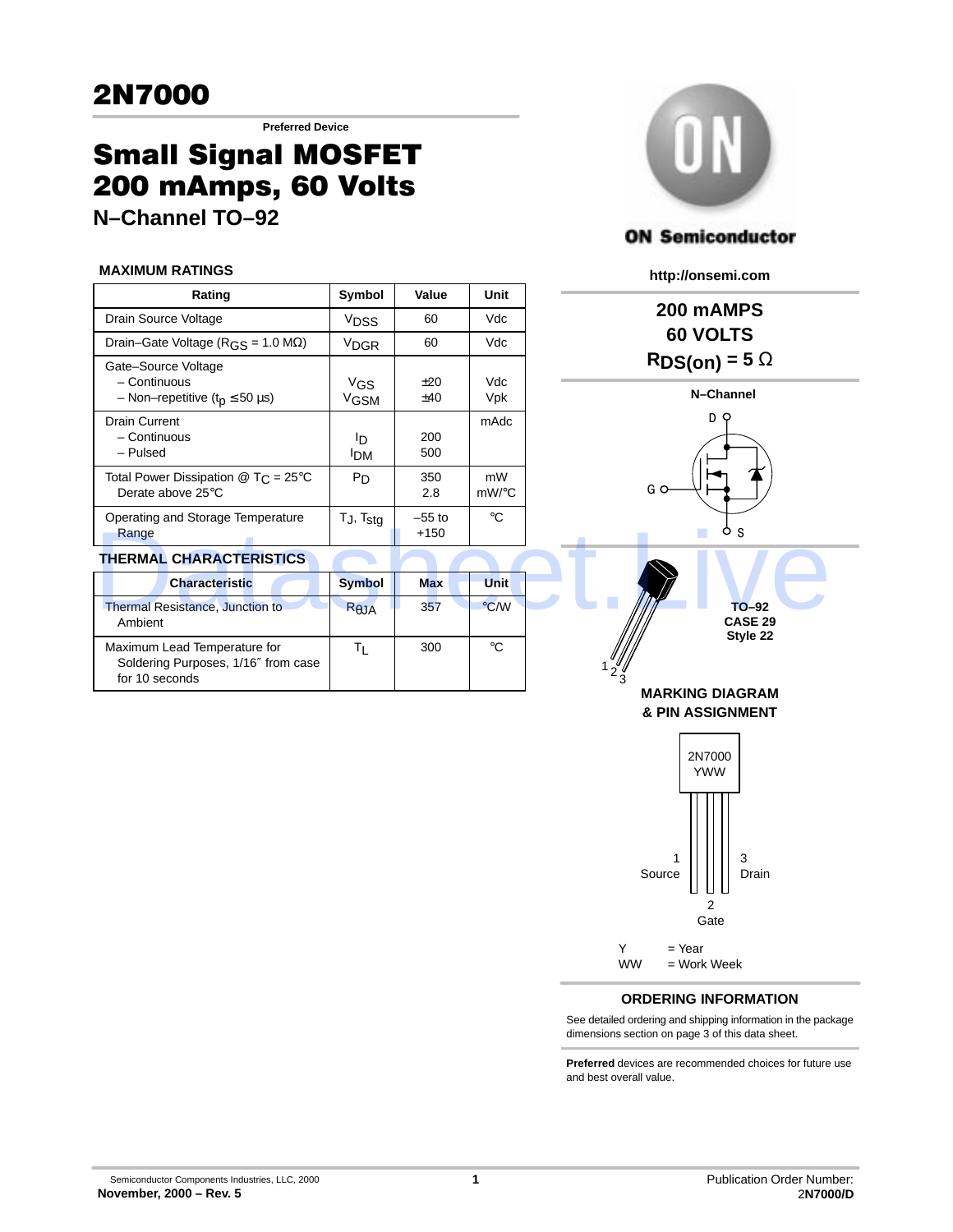## **ELECTRICAL CHARACTERISTICS** (T<sub>C</sub> = 25°C unless otherwise noted)

| <b>Characteristic</b>                                                                                                         | Symbol       | Min | Max         | Unit         |  |
|-------------------------------------------------------------------------------------------------------------------------------|--------------|-----|-------------|--------------|--|
| <b>OFF CHARACTERISTICS</b>                                                                                                    |              |     |             |              |  |
| Drain-Source Breakdown Voltage<br>$(V_{CS} = 0, I_D = 10 \mu A d c)$                                                          | V(BR)DSS     | 60  |             | Vdc          |  |
| Zero Gate Voltage Drain Current<br>$(V_{DS} = 48$ Vdc, $V_{GS} = 0$ )<br>$(V_{DS} = 48$ Vdc, $V_{GS} = 0$ , $T_{I} = 125$ °C) | <b>IDSS</b>  |     | 1.0<br>1.0  | uAdc<br>mAdc |  |
| Gate-Body Leakage Current, Forward<br>$(V_{\text{GSF}} = 15$ Vdc, $V_{\text{DS}} = 0$ )                                       | <b>IGSSF</b> |     | $-10$       | nAdc         |  |
| <b>ON CHARACTERISTICS (Note 1.)</b>                                                                                           |              |     |             |              |  |
| Gate Threshold Voltage<br>$(V_{DS} = V_{GS}, I_D = 1.0$ mAdc)                                                                 | $V$ GS(th)   | 0.8 | 3.0         | Vdc          |  |
| Static Drain-Source On-Resistance<br>$(V_{CS} = 10$ Vdc, $I_D = 0.5$ Adc)<br>$(V_{GS} = 4.5$ Vdc, $I_D = 75$ mAdc)            | rDS(on)      |     | 5.0<br>6.0  | Ohm          |  |
| Drain-Source On-Voltage<br>$(V_{CS} = 10$ Vdc, $I_D = 0.5$ Adc)<br>$(V_{CS} = 4.5$ Vdc, $I_D = 75$ mAdc)                      | VDS(on)      |     | 2.5<br>0.45 | Vdc          |  |
| On-State Drain Current<br>$(V_{GS} = 4.5$ Vdc, $V_{DS} = 10$ Vdc)                                                             | $d$ (on)     | 75  |             | mAdc         |  |
| <b>Forward Transconductance</b><br>$(V_{DS} = 10$ Vdc, $I_D = 200$ mAdc)                                                      | <b>9fs</b>   | 100 |             | umhos        |  |
| <b>DVULLULO CULLO LOTEDICTICO</b>                                                                                             |              |     |             |              |  |

#### **DYNAMIC CHARACTERISTICS**

| Input Capacitance                      |                         | C <sub>iss</sub> | - | 60  | рF |
|----------------------------------------|-------------------------|------------------|---|-----|----|
| <b>Output Capacitance</b>              | $(VDS = 25 V, VGS = 0,$ | ∪oss             | - | 25  |    |
| <b>Reverse Transfer</b><br>Capacitance | $f = 1.0$ MHz)          | ⌒<br>∽rss        | - | 5.0 |    |

## **SWITCHING CHARACTERISTICS** (Note 1.)

| Turn-On Delay Time  | $(VDD = 15 V, ID = 500 mA,$                                | <sup>t</sup> on | $\overline{\phantom{0}}$ |    | ns |
|---------------------|------------------------------------------------------------|-----------------|--------------------------|----|----|
| Turn-Off Delay Time | $R_G = 25 \Omega$ , $R_L = 30 \Omega$ , $V_{gen} = 10 V$ ) | toff            |                          | טו |    |

1. Pulse Test: Pulse Width ≤ 300 µs, Duty Cycle ≤ 2.0%.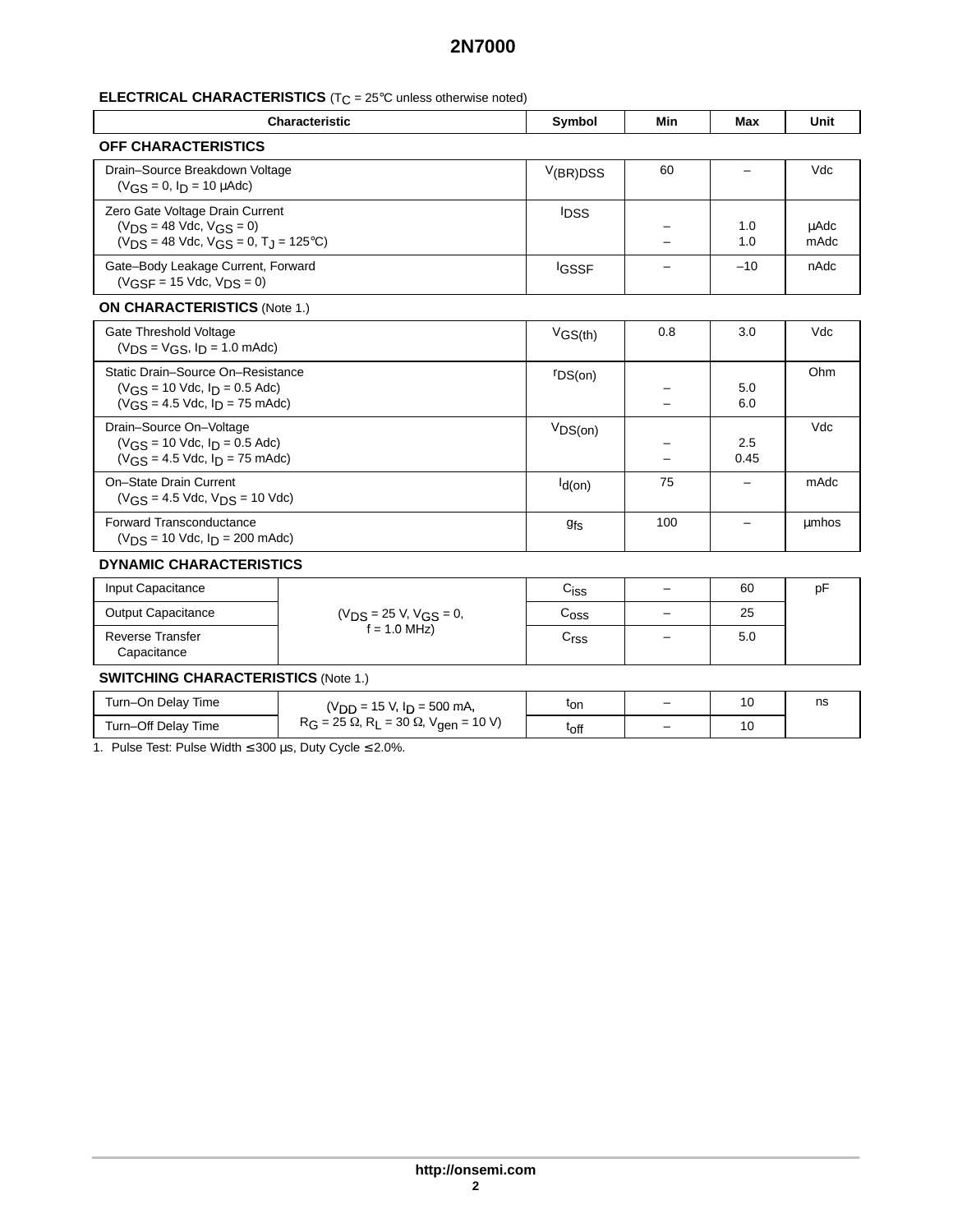

### **ORDERING INFORMATION**

| <b>Device</b> | Package | <b>Shipping</b>  |
|---------------|---------|------------------|
| 2N7000        | TO-92   | 1000 Unit/Box    |
| 2N7000RLRA    | TO-92   | 2000 Tape & Reel |
| 2N7000RLRM    | TO-92   | 2000 Ammo Pack   |
| 2N7000RLRP    | TO-92   | 2000 Ammo Pack   |
| 2N7000ZL1     | TO-92   | 2000 Ammo Pack   |